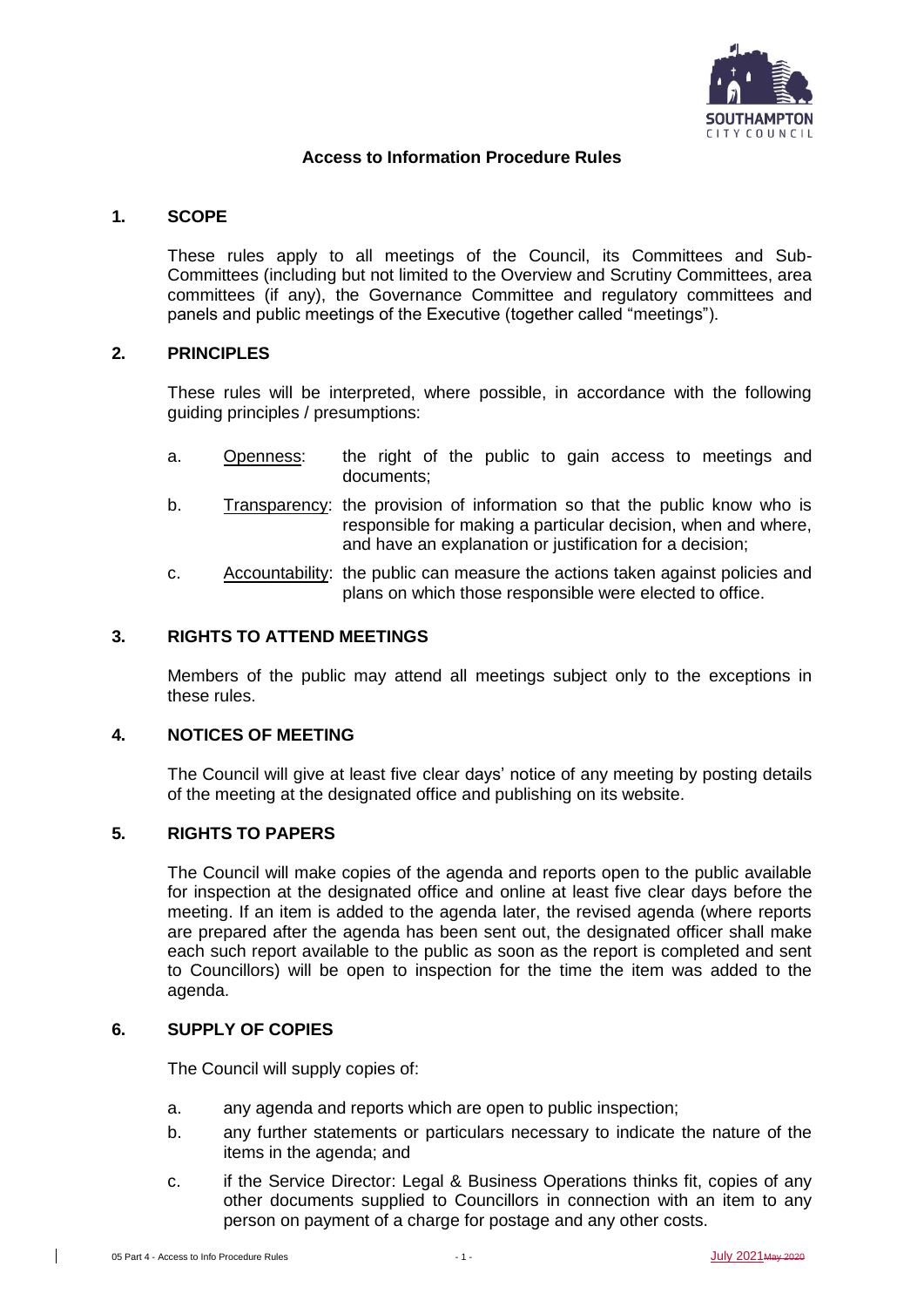# **7. ACCESS TO PAPERS AFTER THE MEETING**

The Council will make available copies of the following for six years after a meeting:

- a. the minutes of the meeting or records of decisions taken, together with reasons, for all meetings of the Executive, excluding any part of the minutes of proceedings when the meeting was not open to the public or which disclose exempt or confidential information;
- b. a summary of any proceedings not open to the public where the minutes open to inspection would not provide a reasonably fair and coherent record;
- c. the agenda for the meeting; and
- d. reports relating to items when the meeting was open to the public.

## **8. BACKGROUND PAPERS**

#### 8.1 List of background papers

The officer with responsibility for the report (usually the report author) will set out in every report a list of those documents (called background papers) relating to the subject matter of the report which in his/her opinion:

- a. disclose any facts or matters on which the report or an important part of the report is based; and
- b. which have been relied on to a material extent in preparing the report but does not include published works or those which disclose exempt or confidential information (as defined in Rule 10).

## 8.2 Public inspection of background papers

The Council will make available for public inspection for four years after the date of the meeting one copy of each of the documents on the list of background papers.

## **9. SUMMARY OF PUBLIC'S RIGHTS**

A written summary of the public's rights to attend meetings and to inspect and copy documents will be kept at and available to the public at the Civic Centre – from the Service Director: Legal & Business Operations.

## **10. EXCLUSION OF ACCESS BY THE PUBLIC TO MEETINGS**

#### 10.1 Confidential information – requirement to exclude public

The public must be excluded from meetings whenever it is likely in view of the nature of the business to be transacted or the nature of the proceedings that confidential information would be disclosed.

# 10.2 Exempt information – discretion to exclude public

The public may be excluded from meetings whenever it is likely in view of the nature of the business to be transacted or the nature of the proceedings that exempt information would be disclosed. Where the meeting will determine any person's civil rights or obligations, or adversely affect their possessions, Article 6 of the Human Rights Act 1998 establishes a presumption that the meeting will be held in public unless a private hearing is necessary for one of the reasons specified in Article 6.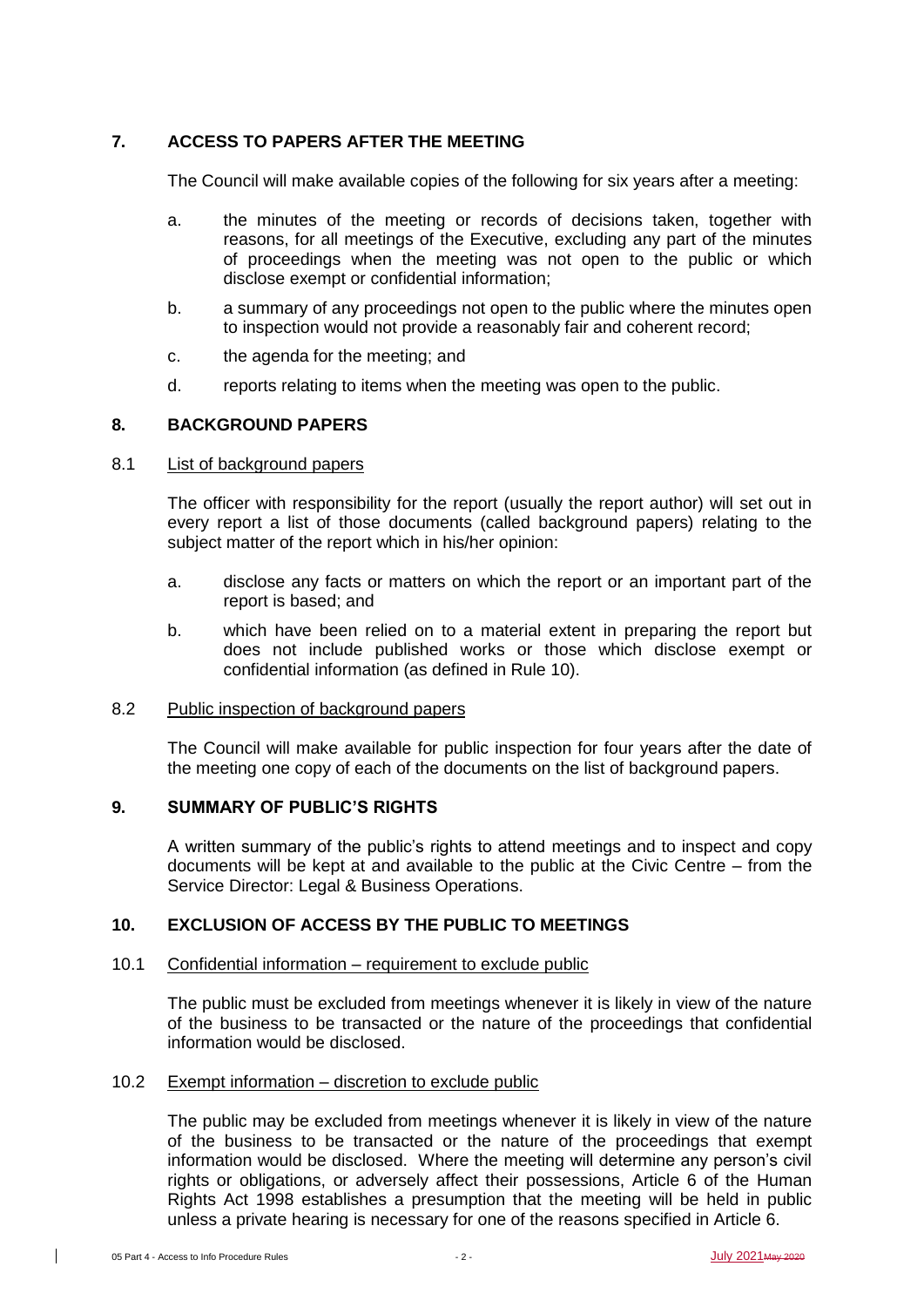## 10.3 Meaning of confidential information

Confidential information means information given to the Council by a Government Department on terms which forbid its public disclosure or information which cannot be publicly disclosed by Court Order.

## 10.4 Meaning of exempt information

Exempt information means information falling within the following seven categories (subject to any condition):

| <b>CATEGORY</b> |                                                                                                                                                                                                                                                                                                  | <b>CONDITION</b>                                                                                                                                                                                                                                                                                                                                                                                                                                                                                                                                 |
|-----------------|--------------------------------------------------------------------------------------------------------------------------------------------------------------------------------------------------------------------------------------------------------------------------------------------------|--------------------------------------------------------------------------------------------------------------------------------------------------------------------------------------------------------------------------------------------------------------------------------------------------------------------------------------------------------------------------------------------------------------------------------------------------------------------------------------------------------------------------------------------------|
| 1.              | Information relating to any individual.                                                                                                                                                                                                                                                          | This means any individual person and<br>relates back to the Data Protection Act 1998<br>(DPA).                                                                                                                                                                                                                                                                                                                                                                                                                                                   |
| 2.              | Information which is likely to reveal<br>the identity of an individual.                                                                                                                                                                                                                          | This again relates back to DPA.                                                                                                                                                                                                                                                                                                                                                                                                                                                                                                                  |
| 3.              | Information relating to the financial<br>or business affairs of any particular<br>person (including the Authority<br>holding that information).                                                                                                                                                  | Includes information relating to the<br>Authority's own financial or business affairs.<br>It does not include information which is<br>required to be registered under the<br>Companies Act 1985, the Friendly Society<br>Acts 1974 and 1992, the Industrial and<br>Provident Societies Acts 1965-1978, the<br>Building Societies Act 1986 or the Charities<br>Act 1993 as such information will be in the<br>public domain in any event.<br>The "financial affairs or business affairs"<br>include past, present and contemplated<br>activities. |
| 4.              | Information relating to any<br>consultations or negotiations, or<br>contemplated consultations or<br>negotiations, in connection with any<br>labour relations matter arising<br>between the Authority or a Minister<br>of the Crown and employees of, or<br>office holders under, the Authority. | "Employee" means a person employed<br>under a contract of service with the Council<br>and would not therefore include a consultant<br>or a temporary member of staff employed<br>through an agency or a company.<br>Information about such a person, however,<br>may well be covered under the exemptions<br>in paragraphs 1, 2 and 3 but it will depend<br>on the individual matter.                                                                                                                                                            |
|                 |                                                                                                                                                                                                                                                                                                  | "Labour relations matter" means matters<br>which may be the subject of a trade dispute<br>within the meaning of Section 218(1) of the<br><b>Trade Union and Labour Relations</b><br>(Consolidation) Act 1992 or any dispute<br>about such a trade dispute. This is<br>therefore fairly narrow and does not appear<br>to include normal staff negotiations which<br>are not part of a dispute.                                                                                                                                                    |

 $\overline{\phantom{a}}$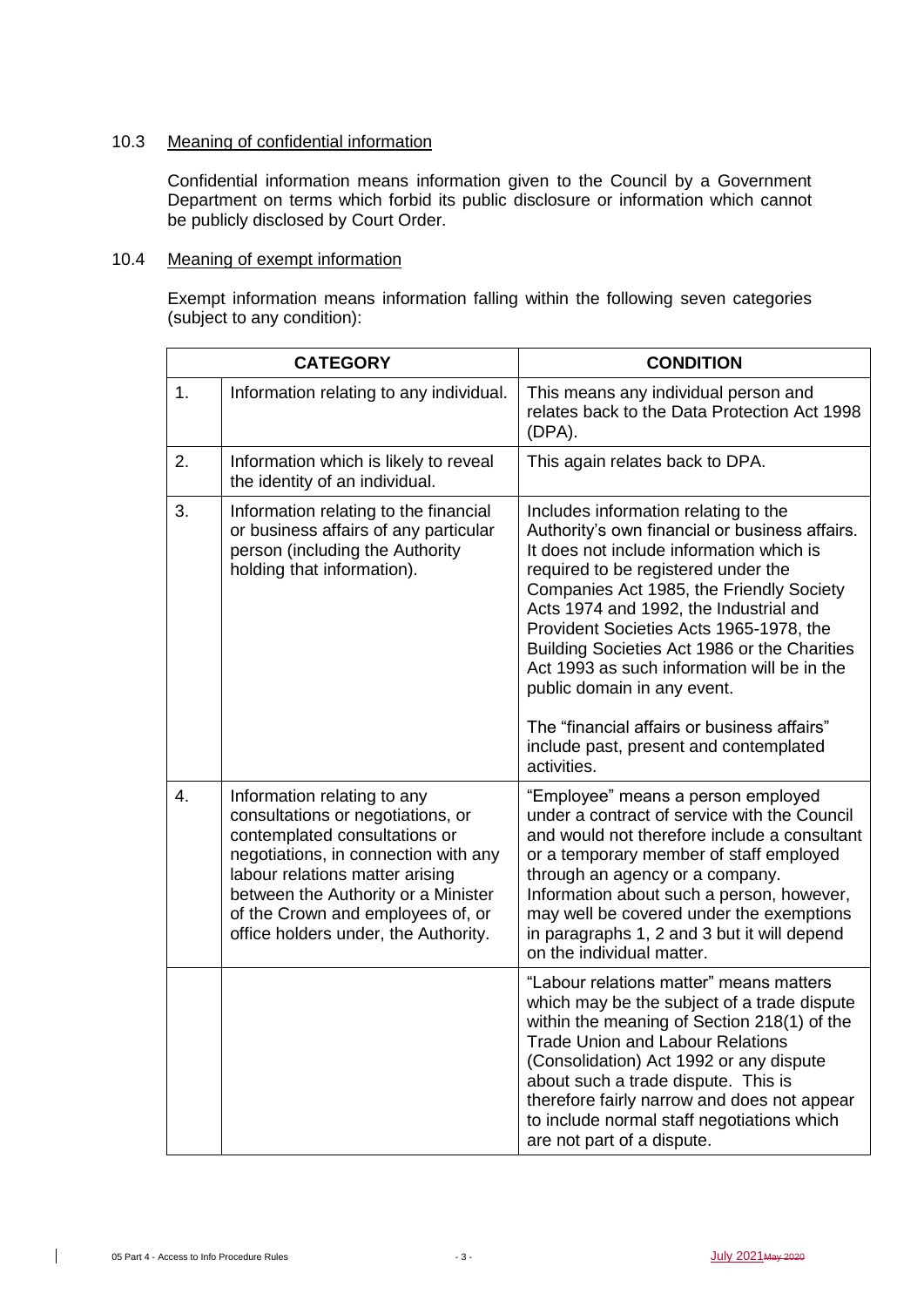| <b>CATEGORY</b> |                                                                                                                                                                                                                                                                                                                                         | <b>CONDITION</b> |
|-----------------|-----------------------------------------------------------------------------------------------------------------------------------------------------------------------------------------------------------------------------------------------------------------------------------------------------------------------------------------|------------------|
| 5.              | Information in respect of which a<br>claim to legal professional privilege<br>could be maintained in legal<br>proceedings.                                                                                                                                                                                                              |                  |
| 6.              | Information which reveals that the<br>Authority proposes -                                                                                                                                                                                                                                                                              |                  |
|                 | (a) to give under any enactment a<br>notice under or by virtue of which<br>requirements are imposed on a<br>person, or                                                                                                                                                                                                                  |                  |
|                 | (b) to make an order or direction<br>under any enactment.                                                                                                                                                                                                                                                                               |                  |
| 7.              | Information relating to any action<br>taken or to be taken in connection<br>with the prevention, investigation or<br>prosecution of crime                                                                                                                                                                                               |                  |
| 7(A)            | Information which is subject to any<br>obligation of confidentiality                                                                                                                                                                                                                                                                    |                  |
| 7(B)            | Information which relates in any way<br>to matters concerning national<br>security                                                                                                                                                                                                                                                      |                  |
| 7(C)            | The deliberations of a Standards<br>Committee or of a sub committee of<br>the Standards Committee<br>established under the provisions of<br>Part 3 of the Local Government Act<br>2000 in reaching any finding on a<br>matter referred under the provisions<br>of Section 60(2) or (3), 64(2), 70(4)<br>or $(5)$ or $71(2)$ of that Act |                  |

Information is **not exempt** if it relates to proposed development for which the Local Planning Authority may grant itself planning permission pursuant to Regulation 3 of the Town and Country Planning (General) Regulations 1992.

#### 10.5 Public Interest Test

Paragraphs 1-7 of the exceptions (Rule 10.4) are subject to the public interest test. In determining whether this information should remain exempt, the report writer and the decision-maker will have to decide whether the public interest in maintaining the exemption outweighs the public interest in disclosing the information. All report writers will, therefore, give consideration to this and explain why they consider the public interest test is best served by the information remaining exempt. The final officer determination as to disclosure will be made by the Proper Officer for Freedom of Information decisions (the Service Director: Legal & Business Operations) who is also the Proper Officer for decision-making. This determination, together with reasons, will appear in the report and the agenda as well in relation to that item.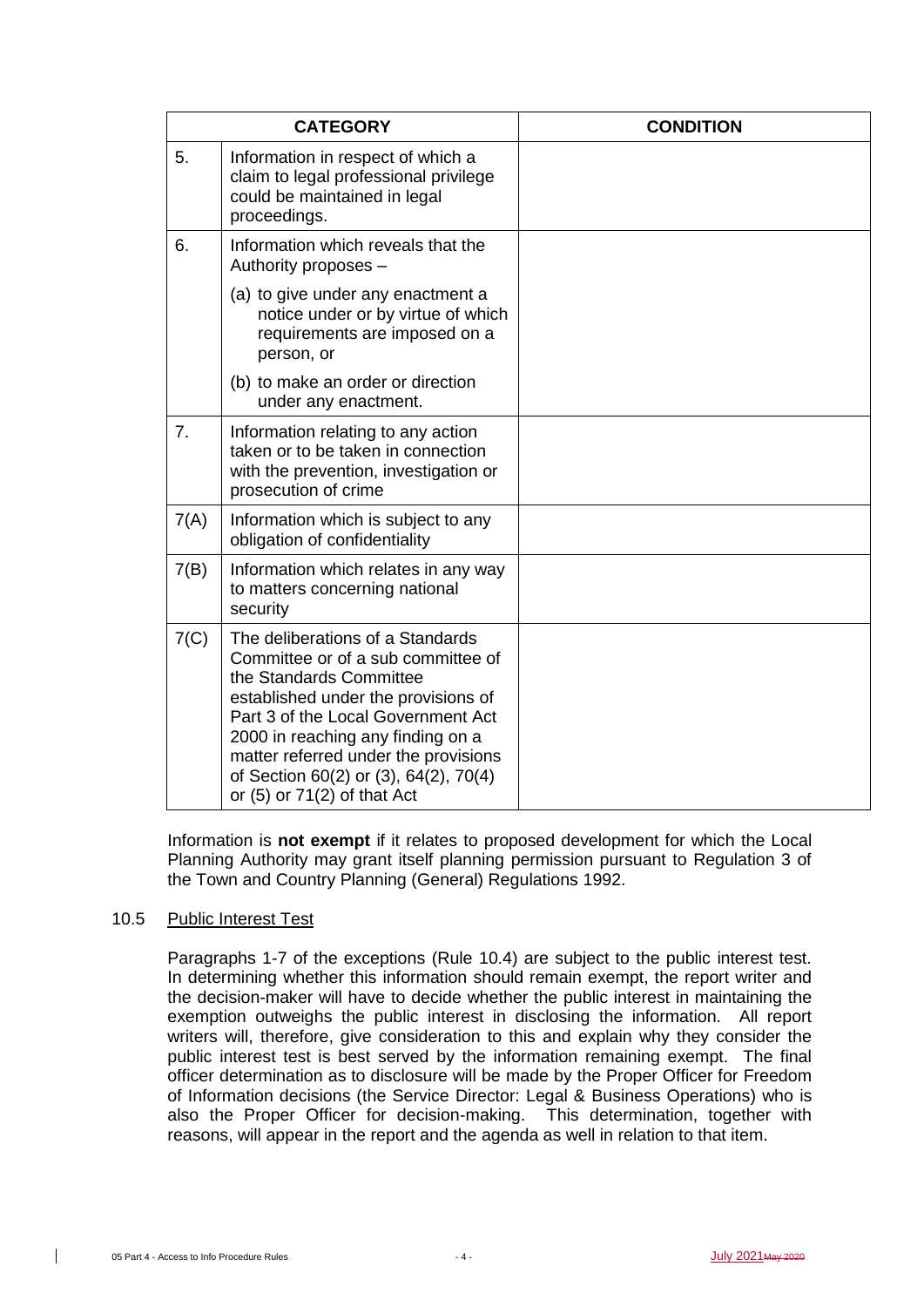## 10.6 Governance Committee

All the exemptions may apply to the Governance Committee (and any subcommittees of that) although 7(A), (B) and (C) are specifically applicable to Governance sub-committees when determining complaints alleging breaches of the Members' Code of Conduct.

## 10.7 Executives

The Local Authorities (Executive Arrangements) (Access to Information) (Amendment) (England) Regulations 2006 taken cumulatively with previous regulations and primary legislation provide that exempt information does not need to be made available for all Members unless it comes within paragraph 3 and 6 of the table set out in rule 10.4. However, in relation to information under paragraph 3 of the table in rule 10.4, this can remain exempt if the information relates to any terms proposed or to be proposed by or to the Authority in the course of negotiations for a contract.

## **11. EXCLUSION OF ACCESS BY THE PUBLIC TO REPORTS**

If the Service Director: Legal & Business Operations thinks fit, the Council may exclude access by the public to reports which in his or her opinion relate to items during which, in accordance with Rule 10, the meeting is likely not to be open to the public. Such reports will be marked "Not for publication" together with the category of information likely to be disclosed.

## **12. APPLICATION OF RULES TO THE EXECUTIVE**

Rules  $13 - 24$  apply to the Executive and its committees. If the Executive or its committees meet to take a Key Decision then it must also comply with Rules 1 – 11 unless Rule 15 (general exception) or Rule 16 (special urgency) apply. A Key Decision is as defined in Article 13.03 of this Constitution. If the Executive or its committees meet to discuss a Key Decision to be taken collectively, with an officer other than a political assistant present, within 28 days of the date according to the Forward Plan by which it is to be decided, then it must also comply with Rules 1 – 11 unless Rule 15 (general exception) or Rule 16 (special urgency) apply. This requirement does not include briefings, whose sole purpose is for Officers to brief Members.

## **13. PROCEDURE BEFORE TAKING KEY DECISIONS**

Subject to Rule 10 (general exception) and Rule 11 (special urgency), a Key Decision may not be taken unless:

- a. a notice (called here a Forward Plan) has been published in connection with the matter in question;
- b. at least twenty eight (28) Clear days have elapsed since the publication of the Forward Plan in which the decision was first included; and
- c. where the decision is to be taken at a meeting of the Executive or its committees, notice of the meeting has been given in accordance with Rule 4 (notice of meetings).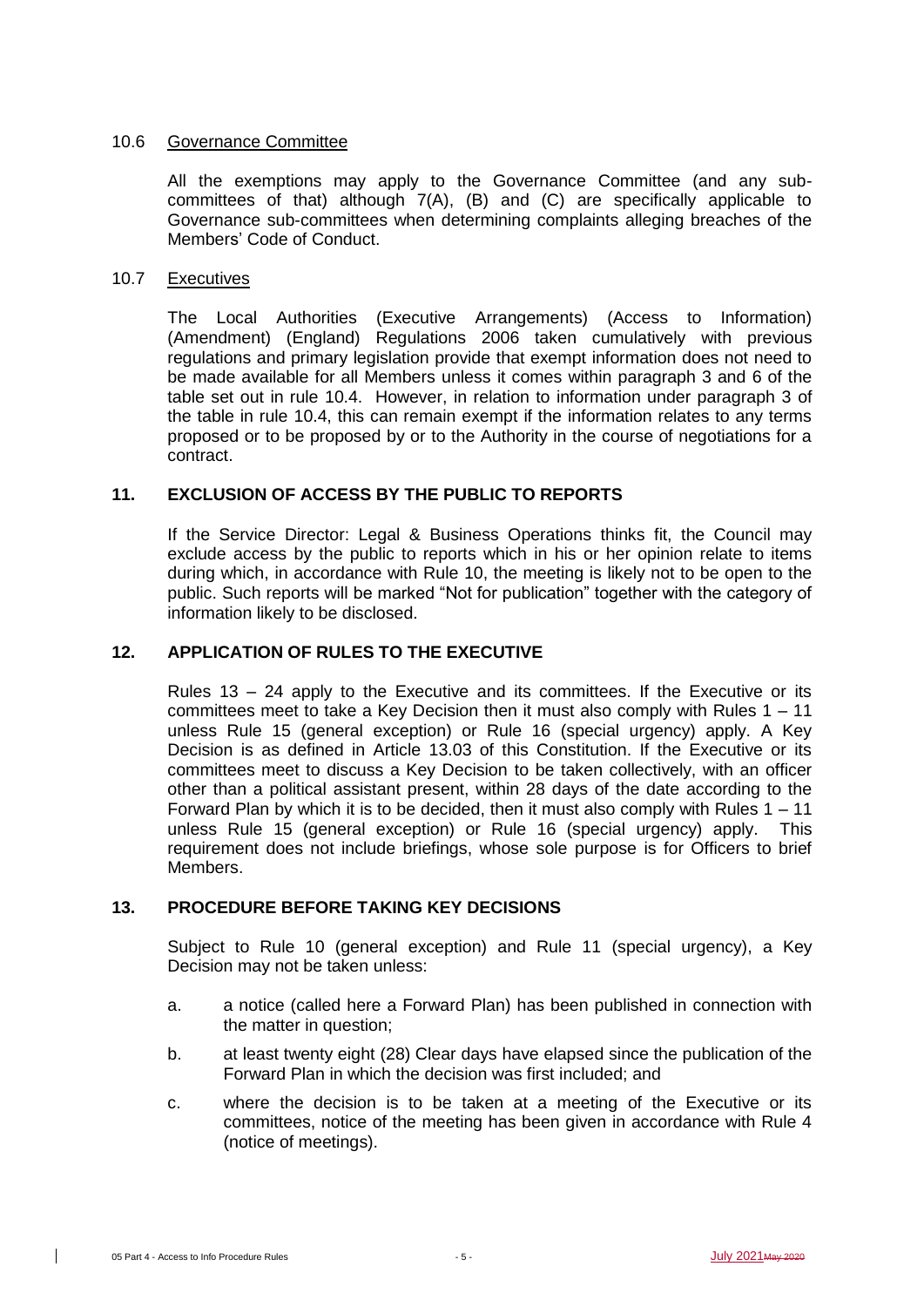## **14. THE FORWARD PLAN**

#### 14.1 Period of Forward Plan

Forward Plans will be prepared by the Leader to cover a period of four months, beginning with the first day of any month. They will be prepared on a monthly basis and published 28 clear days prior to any regularly scheduled meeting of the Executive.

## 14.2 Contents of Forward Plan

The Forward Plan will contain matters which the Leader has reason to believe will be subject of a Key Decision to be taken by the Executive, a committee of the Executive, individual members of the Executive, Officers, or under joint arrangements in the course of the discharge of an Executive function during the period covered by the plan. It will describe the following particulars in so far as the information is available or might reasonably be obtained:

- a. the matter in respect of which a decision is to be made;
- b. where the decision taker is an individual, his/her name and title, if any and where the decision taker is a body, its name and details of membership;
- c. the date on which, or the period within which, the decision will be taken;
- d. the identity of the principal groups whom the decision taker proposes to consult before taking the decision;
- e. the means by which any such consultation is proposed to be undertaken;
- f. the steps any person might take who wishes to make representations to the Executive or decision taker about the matter in respect of which the decision is to be made, and the date by which those steps must be taken; and
- g. a list of the documents submitted to the decision taker for consideration in relation to the matter.

The Forward Plan must be produced and disseminated at least 28 days before the start of the period covered.

## **15. GENERAL EXCEPTION**

If a matter which is likely to be a Key Decision has not been included in the Forward Plan, then subject to Rule 11 (special urgency), the decision may still be taken if:

- a. the decision must be taken by such a date that it is impracticable to defer the decision until 28 clear days notice has been given on the Forward Plan;
- b. the Service Director: Legal & Business Operations has informed the chair of the Overview and Scrutiny Management Committee, or if there is no such person, the Mayor or in his/her absence the Sherriff, by notice, of the matter to which the decision is to be made;
- c. the Service Director: Legal & Business Operations has made copies of that notice available to the public at the offices of the Council; and
- d. at least 5 (five) clear days have elapsed since the Service Director: Legal & Business Operations complied with (b) and (c).

Where such a decision is taken collectively, it must be taken in public subject to the provisions of Rule 10 and Rule 19.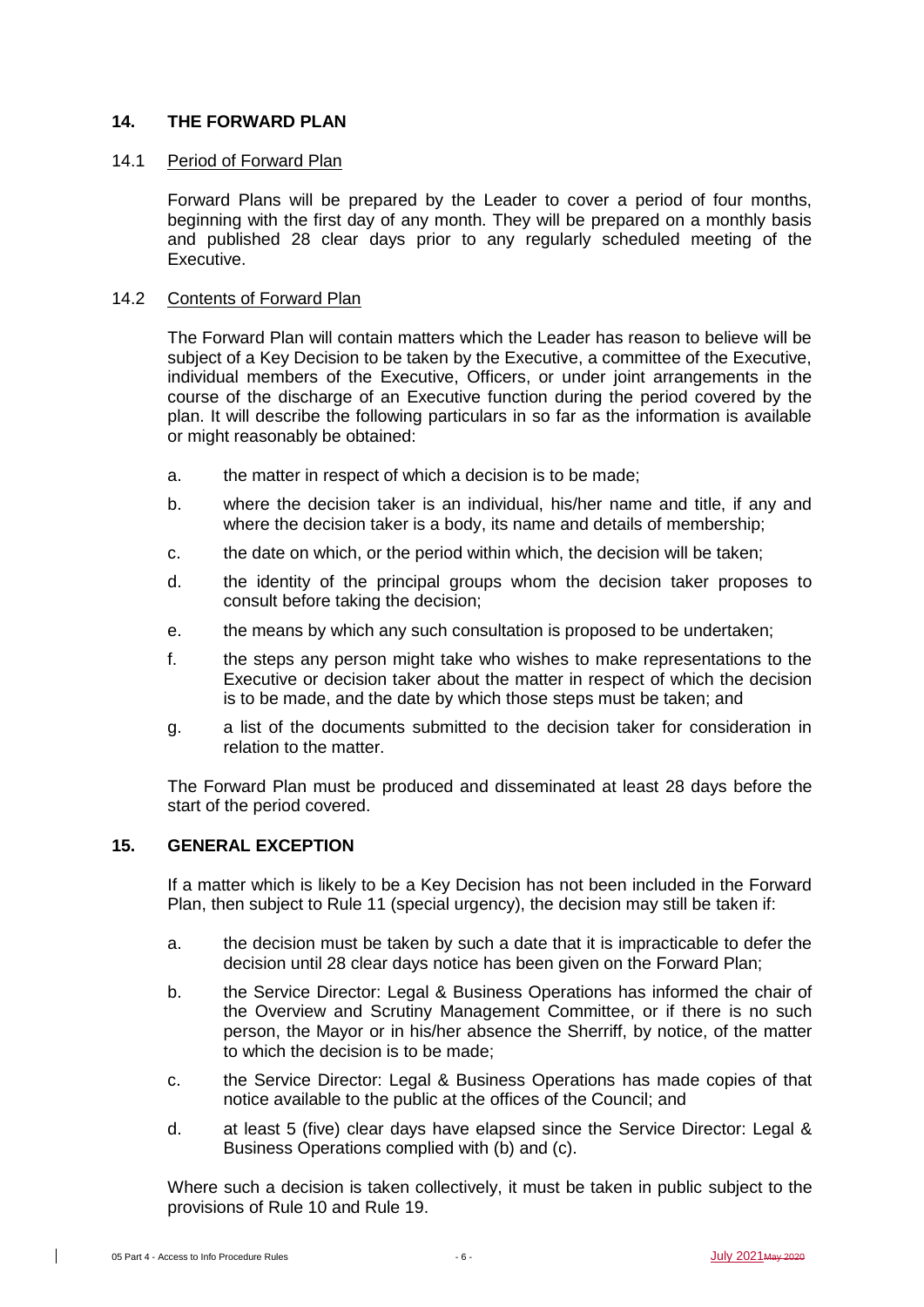#### **16. SPECIAL URGENCY**

If by virtue of the date by which a decision must be taken Rule 10 (general exception) cannot be followed, then the decision can only be taken if the Director of Legal & Governance Business Operations, on behalf of the decision taker, obtains the agreement of the Chair of the Overview and Scrutiny Management Committee that the taking of the decision cannot be reasonably deferred. If the Chair is unable to act, then the agreement of the Mayor, or in his/her absence, the Sheriff will suffice.

## **17. REPORT TO COUNCIL**

- 17.1 Overview and Scrutiny Management Committee can require a report
	- a. if the committee thinks that a Key Decision has been taken which was not:
		- i. **included in the Forward Plan**; or
		- ii. the subject of the general exception procedure; or
		- iii. the subject of an agreement under Rule 11;

the committee may require the Executive to submit a report to the Council within such reasonable time as the committee specifies. The power to require a report rests with the committee, but is also delegated to the Service Director: Legal & Business Operations, who shall require such a report on behalf of the committee when so requested by the Chair or any five Members; or

b. the requirement may be raised by resolution passed at a meeting of the Overview and Scrutiny Management Committee.

#### 17.2 Executive's report to Council

The Executive will prepare a report for submission to the next available meeting of the Council. However, if the next meeting of the Council is within 7 days of receipt of the written notice, or the resolution of the committee, then the report may be submitted to the meeting after that. The report to Council will set out particulars of the decision, the individual or body making the decision, and if the Leader is of the opinion that it was not a Key Decision the reasons for that opinion.

#### 17.3 Quarterly reports on special urgency decisions

In any event the Leader will submit quarterly reports to the Council on the Executive decisions taken in the circumstances set out in Rule 11 (special urgency) in the preceding three months. The report will include the number of decisions so taken and a summary of the matters in respect of which those decisions were taken.

# **18. RECORD OF DECISIONS**

After any meeting of the Executive or any of its committees, whether held in public or private, the Service Director: Legal & Business Operations or, where no officer was present, the person presiding at the meeting, will produce a record of every decision taken at that meeting as soon as practicable. The record will include a statement of the reasons for each decision and any alternative options considered and rejected at that meeting.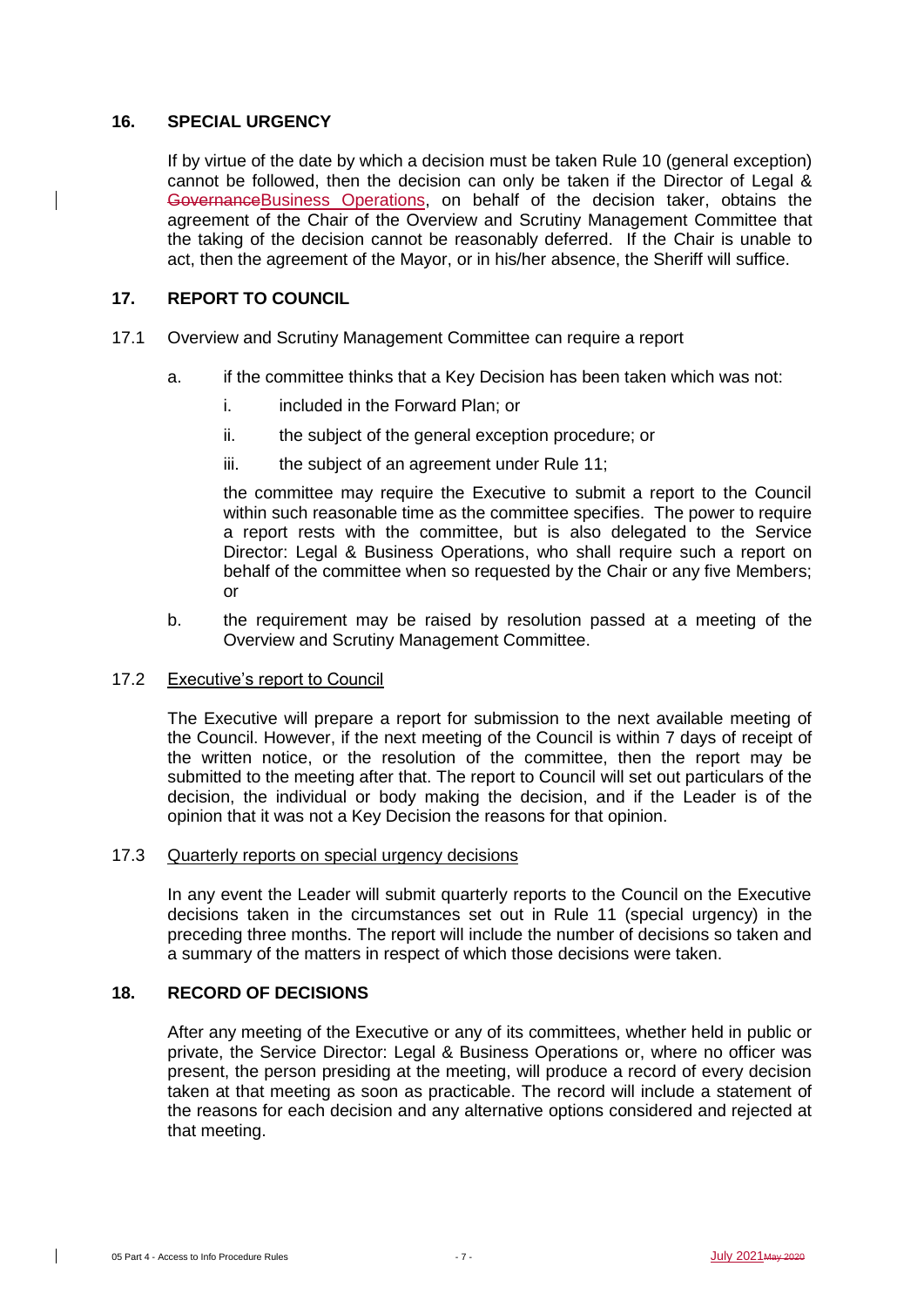#### **19. PROCEDURES PRIOR TO PRIVATE MEETINGS OF THE EXECUTIVE**

- 19.1 A private meeting of the Executive shall include any meeting or part of a meeting at which members of the public are to be excluded in accordance with Rule 10.
- 19.2 At least 28 clear days prior to any private meeting of the Executive, the Service Director: Legal & Business Operations shall publish Notice of the Executive's intention to hold all or part of the meeting in private, together with a statement of reasons for the meeting to be held in private.
- 19.3 At least five clear days prior to any private meeting of the Executive, the Service Director: Legal & Business Operations shall publish a further Notice on the agenda for the meeting and the Council's website confirming the Executive's intention to hold all or part of the meeting in private, a statement of the reasons for privacy and details of any representations received by the Council as to why the meeting should be held in public and the Executive's response to those representations.
- 19.4 Where the date by which a meeting must be held makes compliance with Rules 19.2 and 19.3 impracticable, the meeting may still be held in private where:
	- a. the Service Director: Legal & Business Operations has obtained the agreement of the Chairman of the relevant Overview and Scrutiny Committee; or
	- b. if there is no such person or such a person is unable to act, the agreement of the Mayor; or
	- c. if the Mayor is unable to act, the agreement of the Sheriff.

# **20. NOTICE OF PRIVATE MEETING OF THE EXECUTIVE**

Members of the Executive or its committees will be entitled to receive five clear days notice of a meeting to which they are summoned, unless the meeting is convened at shorter notice as a matter of urgency.

# **21. ATTENDANCE AT PRIVATE MEETINGS OF THE EXECUTIVE**

- a. All Members of the Executive will be served notice of all private meetings of committees of the Executive, whether or not they are Members of that committee.
- b. All Members of the Executive are entitled to attend a private meeting of any committee of the Executive.
- c. Members other than Executive Members will not be entitled to attend private meetings of the Executive, and its committees.
- d. The Head of the Paid Service, the Chief Financial Officer and the Monitoring Officer, and their nominees are entitled to attend any meeting of the Executive and its committees. The Executive may not meet unless the Service Director: Legal & Business Operations has been given reasonable notice that a meeting is to take place.
- e. A private Executive meeting may only take place in the presence of the Service Director: Legal & Business Operations or his/her nominee with responsibility for recording and publicising the decisions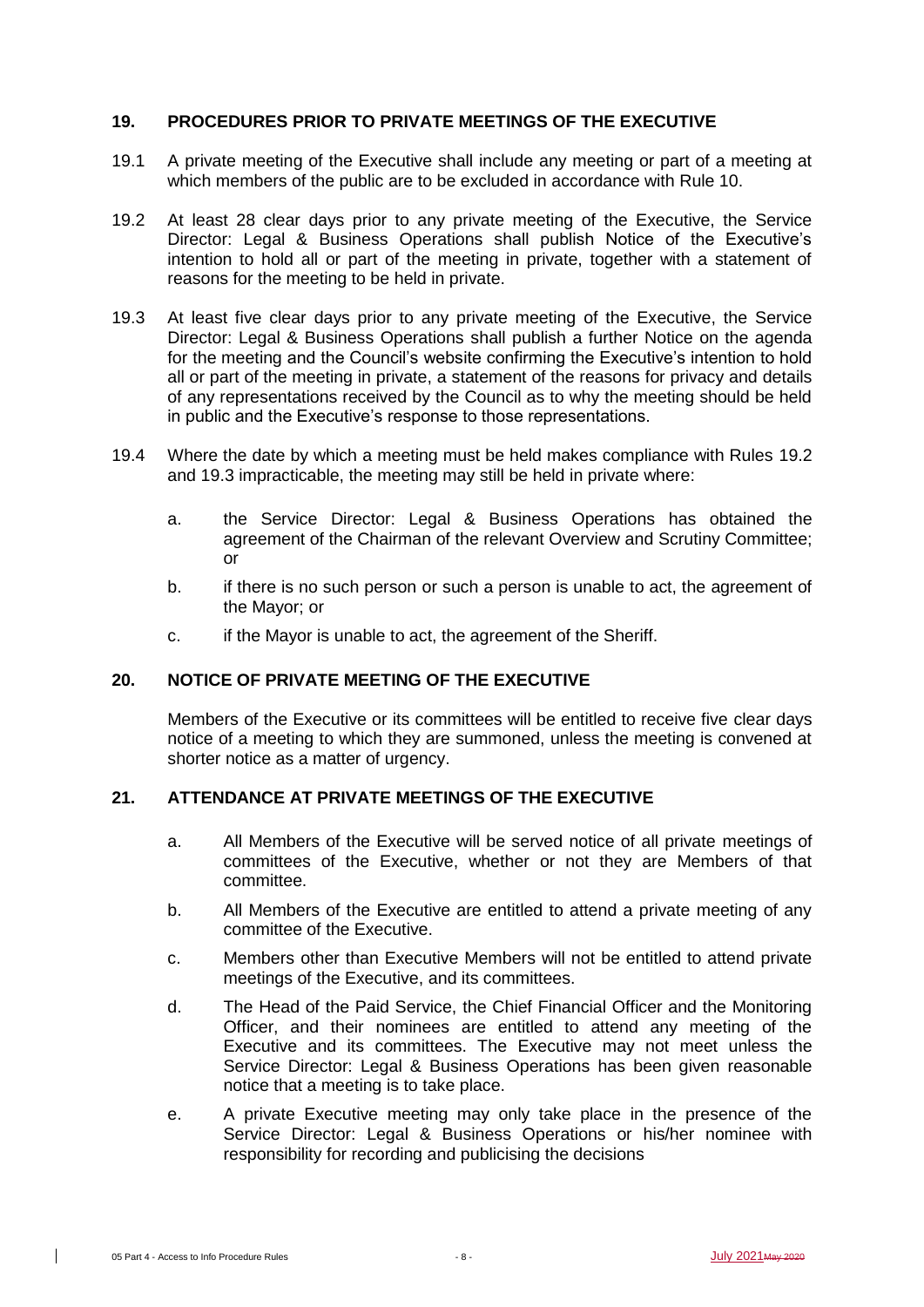## **22. DECISIONS BY INDIVIDUAL MEMBERS OF THE EXECUTIVE**

#### 22.1 Reports intended to be taken into account

Where an individual Member of the Executive receives a report which s/he intends to take into account in making any Key Decision, then s/he will not make the decision until at least five clear days after receipt of that report.

#### 22.2 Provision of copies of reports to overview and scrutiny committees

On giving of such a report to an individual decision maker, the person who prepared the report will give a copy of it to the Chair and Vice-Chair of the Overview and Scrutiny Management Committee as soon as reasonably practicable, and make it publicly available at the same time.

#### 22.3 Record of individual decision

As soon as reasonably practicable after an Executive decision has been taken by an individual Member of the Executive or a Key Decision has been taken by an officer, s/he will prepare, or instruct the Service Director: Legal & Business Operations to prepare, a record of the decision, a statement of the reasons for it and any alternative options considered and rejected. The provisions of Rules 7 and 8 (inspection of documents after meetings) will also apply to the making of decisions by individual members of the Executive. This does not require the disclosure of exempt or confidential information or advice from a political assistant.

#### **23. OVERVIEW AND SCRUTINY COMMITTEES ACCESS TO DOCUMENTS**

#### 23.1 Rights to copies

Subject to Rule 23.2 below, Overview and Scrutiny Management Committee (and its sub-committees) will be entitled to copies of any document which is in the possession or control of the Executive (or its committees) and which contains material relating to

- a. any business transacted at a public or private meeting of the Executive or its committees; or
- b. any decision taken by an individual Member of the Executive; or
- c. any decision taken by an officer of the authority exercising an Executive function.

#### 23.2 Limit on rights

An overview and scrutiny committee will not be entitled to:

- a. any document that is in draft form;
- b. any part of a document that contains exempt or confidential information, unless that information is relevant to an action or decision they are reviewing or scrutinising or intend to scrutinise; or
- c. the advice of a political adviser.
- 23.3 Copies of documents requested under Rule 23 must be supplied within 10 clear days of receipt of the request.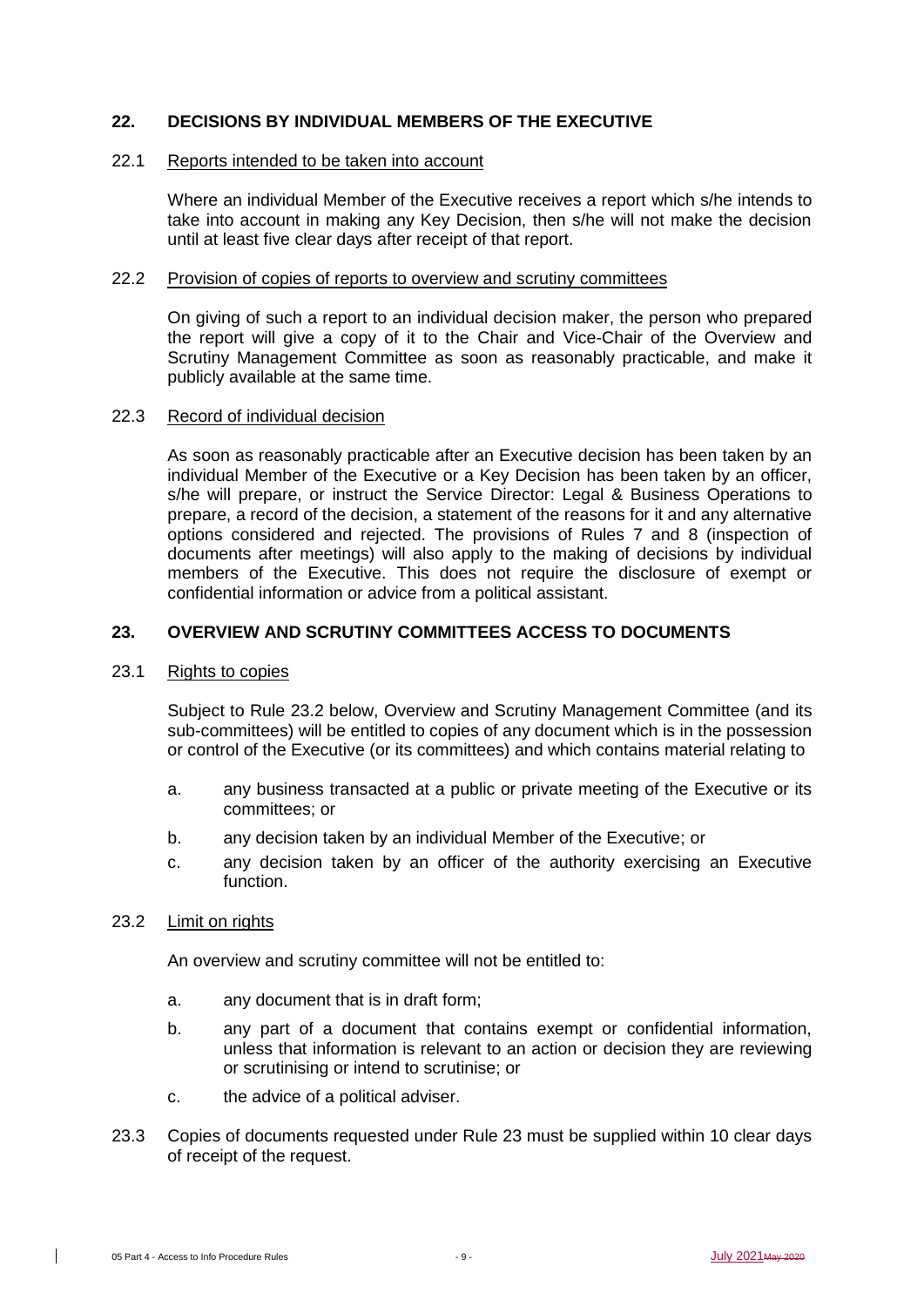## **24. ADDITIONAL RIGHTS OF ACCESS FOR MEMBERS**

#### 24.1 Material relating to previous business

All Members will be entitled to inspect any document which is in the possession or under the control of the Executive or its committees and contains material relating to any business previously transacted at a private meeting unless either (a) or (b) below applies:

- a. it contains exempt information falling within paragraphs 1 to 6, 9, 11, 12 and 14 of the categories of exempt information; or
- b. it contains the advice of a political adviser.

#### 24.2 Material relating to Decisions

All members of the Council will be entitled to inspect any document (except those available only in draft form) in the possession or under the control of the Executive or its committees which relates to any decision of the Executive made at a public meeting unless paragraph (a) or (b) above applies.

## 24.3 Nature of rights

These rights of a Member are additional to any other right s/he may have.

# **25. CONFIDENTIALITY OF COUNCIL BUSINESS**

- 25.1 Any item of business at Full Council, a Committee or Sub-Committee which falls to be dealt with as confidential and the relevant body's discussion in relation to the item shall be kept confidential and may only be disclosed to and discussed by the following:
	- a. Councillors;
	- b. other persons appointed under Section 102 of the 1972 Act as members of Committees or Sub-Committees;
	- c. such officers of the Council as are concerned with the matter in the course of their duties;
	- d. the Designated Independent Person (in respect of Members complaints under the Code of Conduct)
	- e. such other persons to whom in the Service Director: Legal & Business Operations opinion the item of business or report ought to be disclosed in order to comply with the Human Rights Act 1998 or any rule of law or to avoid maladministration by the Council;

and there shall be no further disclosure of such report, item of Council business or discussion thereof to any other person whatsoever.

- 25.2 The business referred to in Council Procedure Rule 25.1 consists of any report marked "not for publication" in accordance with the requirements of the 1972 Act or an item of Council business which has been agreed as being confidential by the Committee or Sub-Committee concerned, or by the Council in accordance with the 1972 Act.
- 25.3 Subject to the Council Procedure Rules, a member of a working party or panel set up by the Council, a Committee or Sub-Committee (including any working party or panel